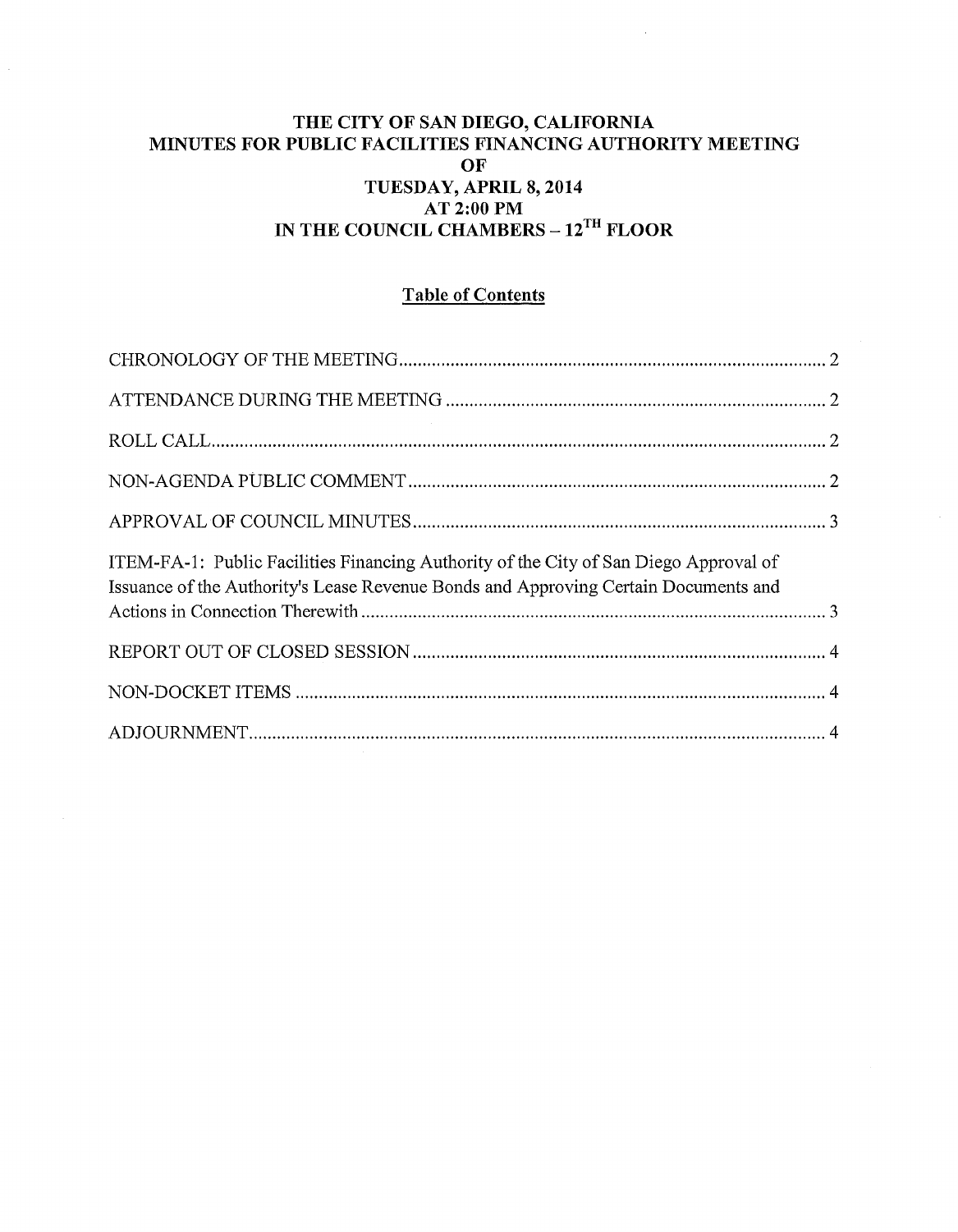### CHRONOLOGY OF THE MEETING:

The meeting was called to order by Council President Gloria at 2:03 p.m. The meeting was adjoumed by Council President Gloria at 2:25 p.m.

# ATTENDANCE DURING THE MEETING:

### PRESENT:

CD-I Council President Pro Tem Sheni Lightner

CD-2 Councilmember Ed Harris

CD-3 Council President Todd Gloria

CD-4 Councilmember Myrtle Cole

CD-5 Councilmember Mark Kersey

CD-6 Councilmember Lorie Zapf

CD-7 Councilmember Scott Shennan

CD-9 Councilmember Marti Emerald

ABSENT: CD-8 Councilmember David Alvarez

CITY CLERK: Maland (gs)

## ROLL CALL:

- (1) Council President Pro Tem Lightner-present
- (2) Councilmember Harris-present
- (3) Council President Gloria-present
- ( 4) Councilmember Cole-present
- (5) Councilmember Kersey-present
- (6) Councilmember Zapf-present
- (7) Councilmember Shennan-present
- (8) Councilmember Alvarez-not present
- (9) Councilmember Emerald-present

## NON-AGENDA PUBLIC COMMENT:

None.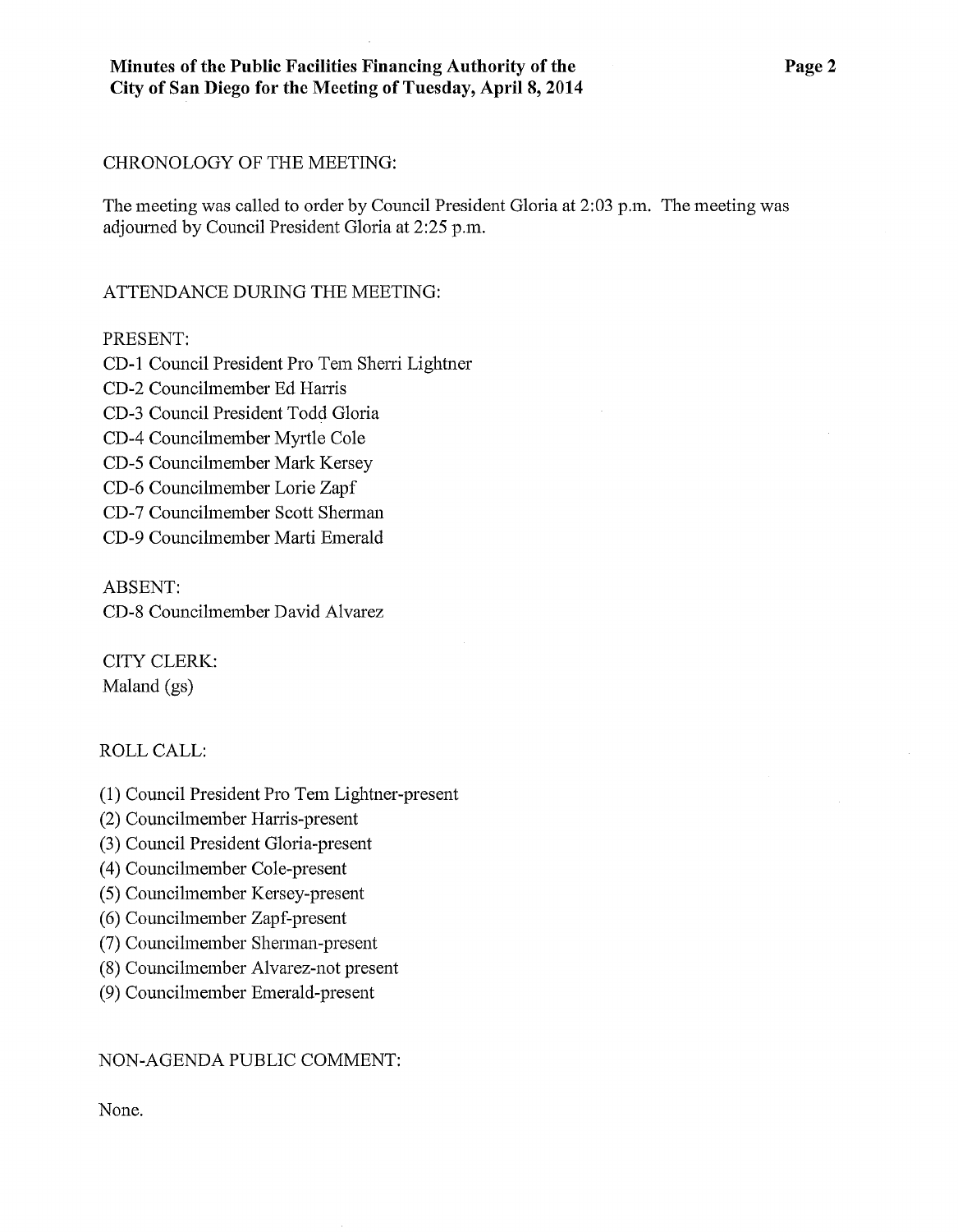APPROVAL OF COUNCIL MINUTES:

The Minutes of the following meeting will be approved by Unanimous Consent unless pulled for discussion:

APPROVED

 $03/04/2014$  – Special Meeting

COUNCIL ACTION: Start Time: 2:04PM

ITEM-FA-1: Public Facilities Financing Authority of the City of San Diego Approval of Issuance of the Authority's Lease Revenue Bonds and Approving Certain Documents and Actions in Connection Therewith.

### **ITEM DESCRIPTION:**

Approve the resolution authorizing the issuance of the Authority's Bonds.

### **STAFF'S RECOMMENDATION:**

Adopt the following resolution:

### (FA-2014-4) ADOPTED AS RESOLUTION FA-2014-4

A Resolution of the Board of Commissioners of the Public Facilities Financing Authority of the City of San Diego authorizing the execution and delivery of a Third Amendment to Site Lease, a Third Amendment to Facilities Lease, a Third Supplemental Indenture and Official Notice Inviting Bids; approving the issuance and sale of the Authority's Lease Revenue Bonds by competitive or negotiated sale; and approving other documents and action in connection therewith.

## **STAFF SUPPORTING INFORMATION:**

## FISCAL CONSIDERATIONS: N/A

### PREVIOUS COUNCIL AND/OR COMMITTEE ACTION:

-This action was approved by the City Council by Ordinance No. 0-20350, effective February 12, 2014.

-On March 11, 2014, the City Council and the Authority approved the issuance of the Authority's